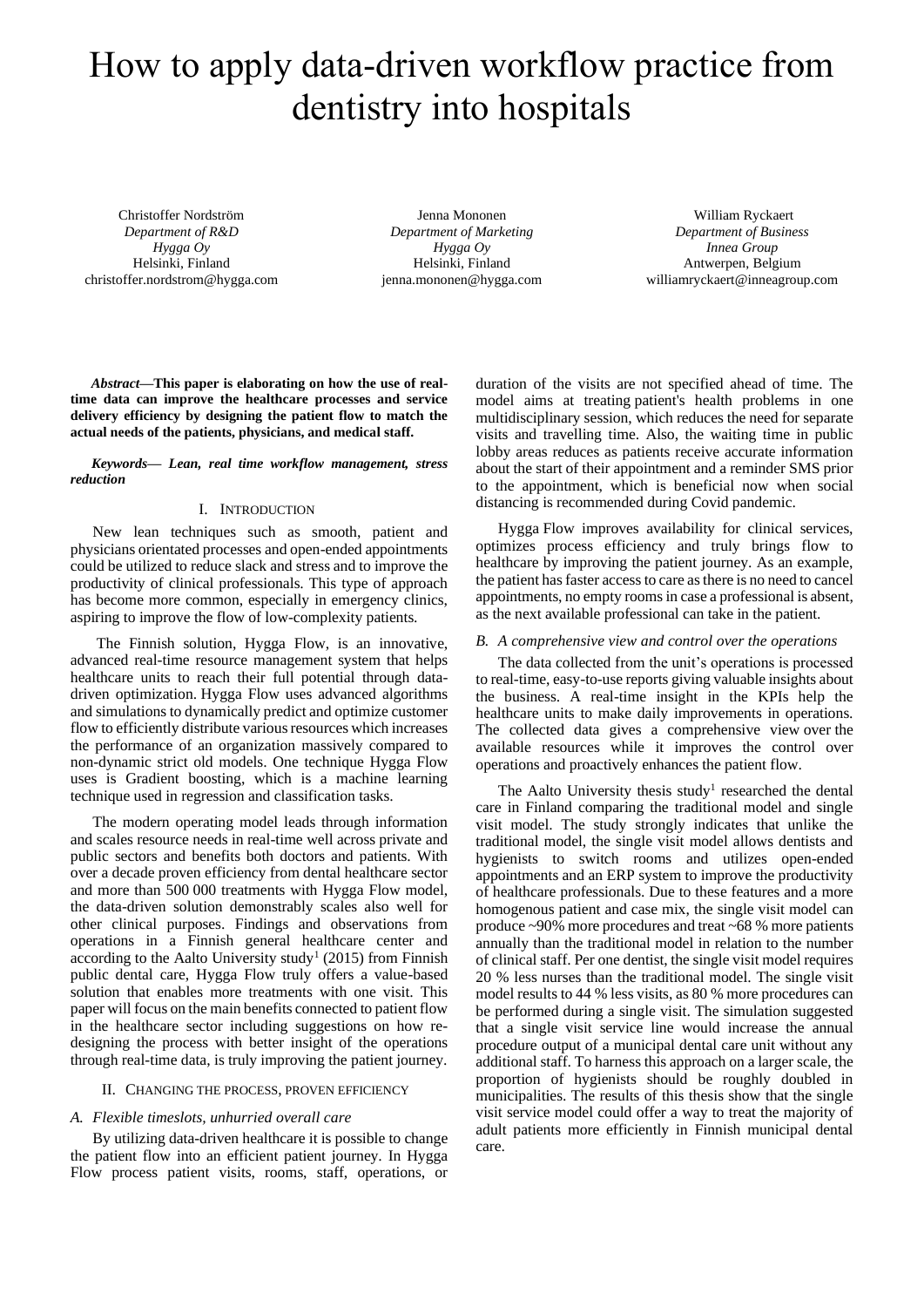HYGGA FLOW MODEL: ENHANCED PATIENT JOURNEY



A patient contacts the Health centre and receives a flexible treatment time in the agreed time window.

The treatment time is determined according to the identified need for

care.

Instead of treating only one symptom, patient's overall health can be examined in one visit.





Through the Hygga Flow solution, relevant professionals can be invited to participate in the treatment.

Multi-professional care reduces the need for new appointments and shortens the patient's treatment period.

Fig. 1. A single visit model improves the customer experience

# III. TRANSITION FROM DENTAL HEALTHCARE INTO GENERAL HEALTHCARE

After more than 10 years of expertise and proven record from dental healthcare sector, it was a time to transit the knowledge and flow optimization for clinical purposes in general healthcare. A pilot case was established into the City of Porvoo Main Healthcare Centre in Southern Finland in 2020.

Fig. 1. indicates that the single visit, Hygga Flow-model ensures that healthcare professionals truly have time for their patients. The single-visit model aims at treating patient's health problems in one multidisciplinary session, which reduces the need for separate visits. Flexible treatment times and seamless patient flow management enables to streamline the use of professional resources, minimize idle time, and reduce healthcare waste. Although the operations vary daily, with the help of the single-visit-model the process and operations are more transparent and all professionals work as a team.

#### IV. RESULTS FROM PORVOO HEALTHCARE CENTRE

During a one-year pilot period the re-evaluated and redesigned patient flow process gave remarkable results at Porvoo Healthcare Center. First observation from the performance evaluation<sup>2</sup> (2021) was that up to 56 % of the emergence care patient issues could be resolved without entering the actual treatment room as a triage-based operations were introduced together with Hygga Flow. The care is provided for those who need it the most. For those patients who didn't need emergency care, 30 % of them was given a new scheduled appointment within a week. By using triagebased emergency care together with Hygga Flow, the level of risk has lowered as the patients who need immediate medical attention can be given primarily.

Another advantage of utilizing data-driven process flow was that the waiting time for a doctor reduced by more than 50 %. In emergency care most patients can now be directed directly to the GP without seeing a nurse. Before changing the flow process the waiting time for a doctor was on average at least 95 minutes and during the new flow process the period considered (March 2020-February 2021) the waiting time for a doctor was 47 minutes. Changing the process into more customer centric, the pandemic clinic was also set up by utilizing Hygga Flow and SMS invitations, which helped to minimize the patient-to-patient contact during Covid-19.

Within the scheduled appointments the data driven optimization enables multidisciplinary teamwork throughout the entire healthcare center. The modern system supports channeling resources where it's needed the most and day-today changes can be reacted dynamically to get better sense of the daily flow. The clinical professionals truly have time for the patients, and they can provide more care with one visit with flexible treatment times. With the same resources, doctors can provide 24 % more care compared to a traditional model<sup>3</sup>. The data show that traditionally given 30 minutes treatment time is not enough. In City of Porvoo more than 70 % of treatments required more than the traditional 30 minutes. With the traditional way, the patient would have been left untreated when time expired and given a new time or having the treatment right away, next patients' appointments would have been delayed. During an evaluation period<sup>3</sup>, on the appointment side with the use of Hygga Flow 80 % of the patients were treated with one visit and there was no need for a revisit. For those who needed a revisit 13 % of patients had a new appointment made within a week of the treatment. The satisfaction of professionals has also increased. Through a questionnaire sent to the City of Porvoo medical staff<sup>4</sup>, 71 % of the doctors who answered the questionnaire, felt that using Hygga Flow relieves stress and pressure from work.

Table 1 summarizes the benefits achieved with the use of Hygga Flow model both in emergency care and appointment side.

The flow optimization truly improves the customer experience and provides benefits for patients. In City of Porvoo Healthcare Centre the average waiting time is about 2 minutes when the patient arrives on time from the time suggested in the SMS. By utilizing Hygga Flow, it is possible to direct patient to a right place in the right time with digital signage. All in all, patients have faster access to care and customer communication is clearer with SMS invitations and reminders.